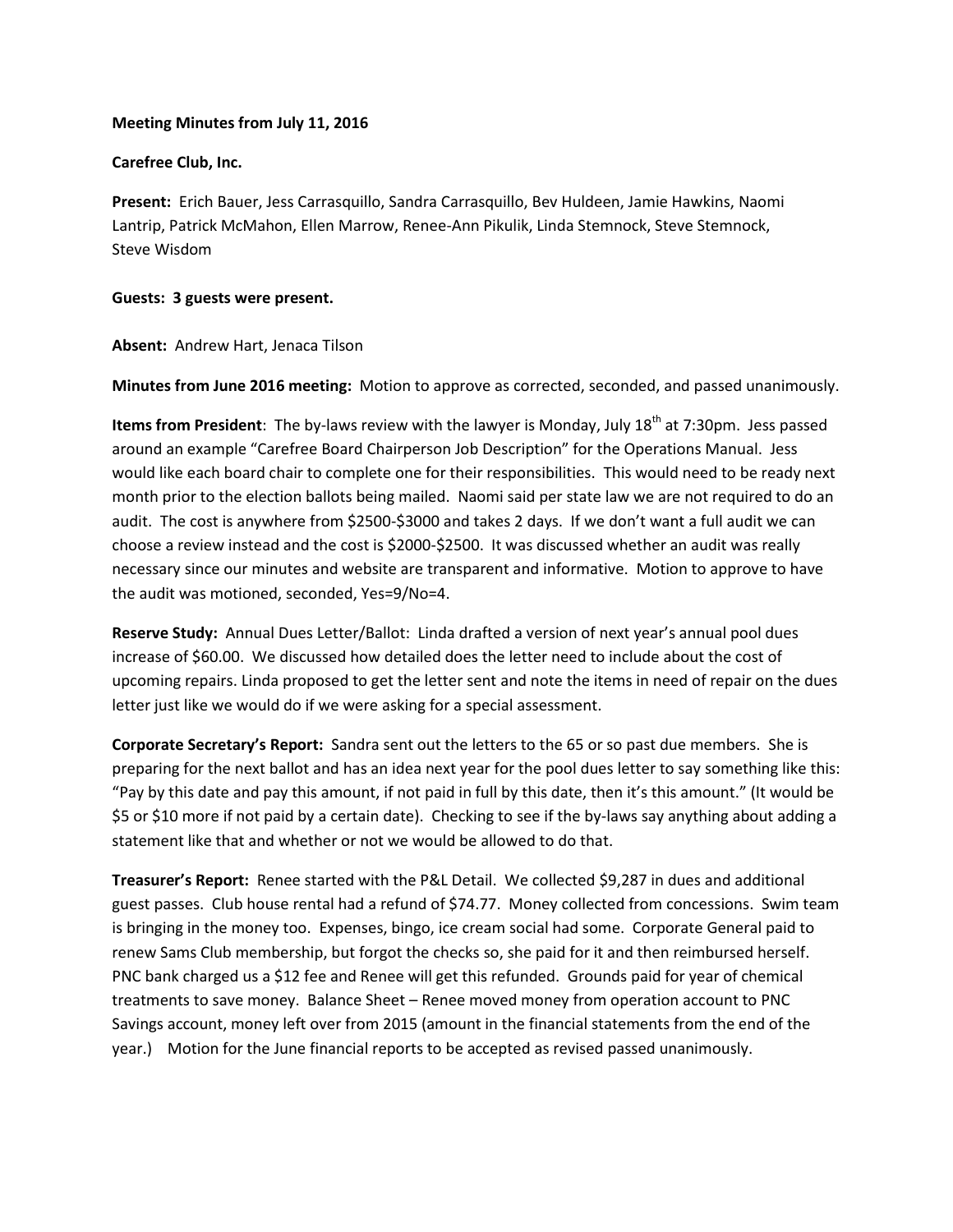#### **Committee Reports**

Pool: There was lower attendance during gloomy weather at the start of the season. Water aerobics is going well and thinking about selling the poles. Adult float is scheduled for Saturday, July 30<sup>th</sup>. The annual game day for the kids is this Saturday. Thanks to Patrick for installing the baby changing table in the women's restroom. Hopefully, next year we will have a baby changing table added in the men's restroom. Indiana code states: A lifeguard is not required for the baby pool area. It should be the parents' responsiblity for their children's attendance however, it's a concern when parents leave their toddlers unattended. Linda wanted the board to consider adding a  $4<sup>th</sup>$  guard for the remainder of the 2016 season (\$100 per day, \$1800 to finish out July) and would like it to be considered for future seasons. It was mentioned that we could use the \$2040 from extra dues to pay the additional amount needed to add the 4<sup>th</sup> lifeguard for the remainder of the season. Motion to approve using the \$2000 was accepted, seconded, and passed unanimously.

**Grounds:** Patrick will be calling to get prices to cut the dead tree down in the park.

**Newsletter:** Erich just posted Jenaca's newsletter. Linda found the missing newsletters from the website and Linda will get them to Erich to post them. Next big project is to get an email system that works properly.

**Clubhouse:** Steve mentioned \$80 to have the stove cleaned/repaired; \$100 was paid for from the clubhouse rental-damage deposit. The air conditioner was serviced today. Locks were purchased for the dumpster.

**Website:** We now have a notification (pool open/pool closed) for the main and baby pools. Linda and the lifeguards can quickly go in and change the pool notification to open or closed. Erich changed the activities link to a Google calendar. They can get their own Google account and have access to add activities to the calendar; post pictures; link to your own calendar, etc.

**Swim Team**: Good season, good weather, Fun Run was good and fire department opened up the hydrants and let the kids play. Final swim week and conference is this Saturday.

**Activities:** The beer and wine social was held and it had a nice turn out and Bev is looking into adding another one. The  $4<sup>th</sup>$  of July cookout was held in the club house due to the weather. All of the left over frozen food items from the event will be utilized during the family pool party which is scheduled July  $23<sup>rd</sup>$  from 6pm-10pm. It was discussed to increase the entrance fee for the hog roast since there is a considerable amount of food provided at the event. Bev wants members to have a way to sign up and assign what dish to bring by the first letter of their last name (A-E = salads, F-J = side dish, etc.) for the summer pool party.

#### **Next meeting is Monday, August 8, 2016 at 7:00 p.m.**

Motion to adjourn made at 8:35p.m., seconded and passed unanimously.